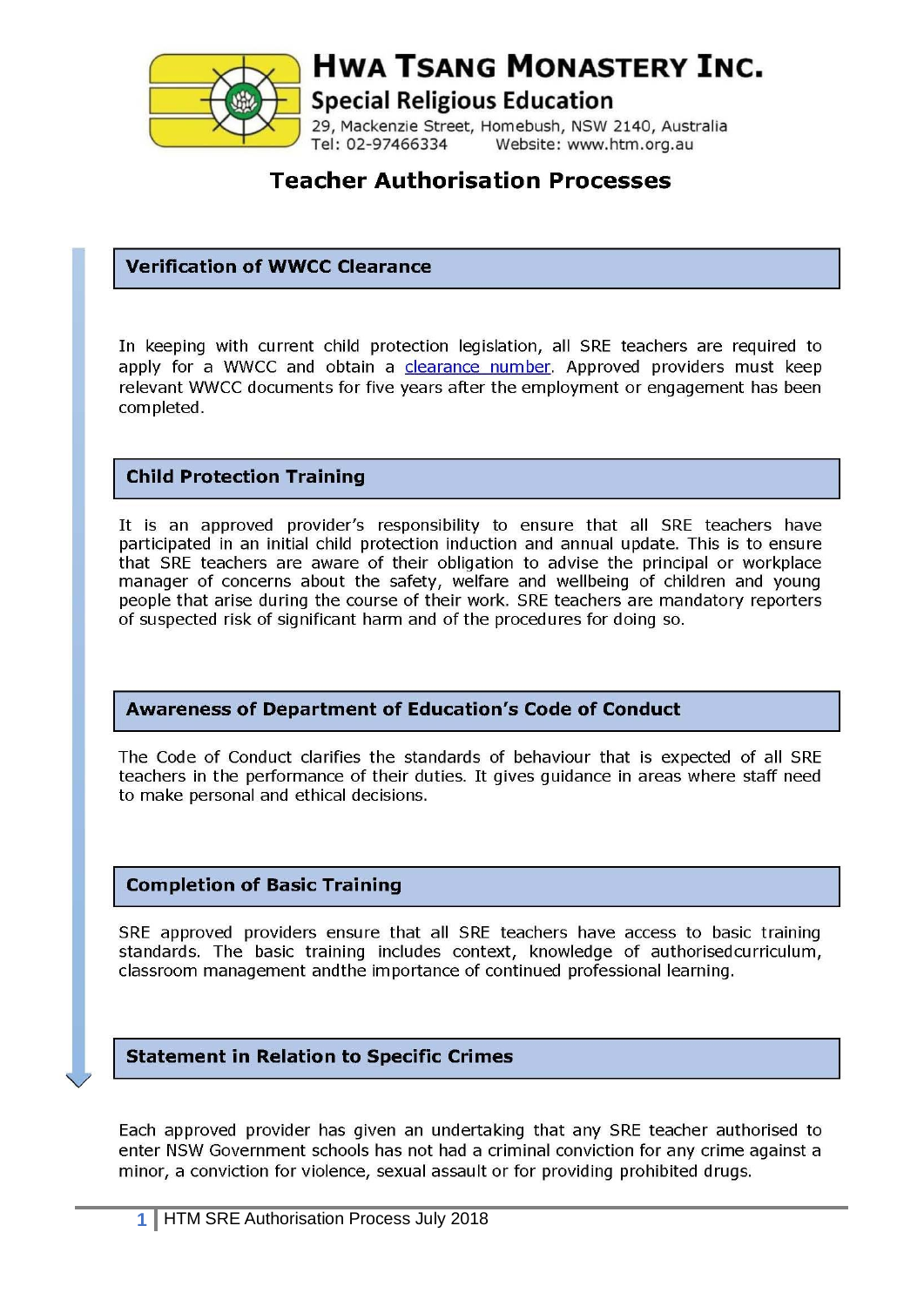### **1. Recruitment, Initial Training and Authorisation**

- **i) Fundamental Requirements of Hwa Tsang Monastery (HTM) Special Religious Education (SRE) Teachers**
	- (1) Have proven and continued participation in learning and attending Buddhism talks for a minimum of 3 years. Teachers must have taken refuge in the Triple Gems, or have the intention of doing so within a reasonable timeframe.
	- (2) Possess strong faith and respect for the Triple Gems.
	- (3) Expresses right understanding of Buddha's teachings.
	- (4) Well versed in etiquettes and acceptable behaviour at a monastery and always set a good example for the children.
	- (5) Lead a life in line with the Buddha's moral guidelines (Five Precepts) and always try to apply the Buddha's teachings in daily life.
	- (6) Always speak and act appropriately and professionally.
- *ii)* HTM SRE teacher is a representative of HTM and must follow the guidelines set by the Department of Education (DoE) as per links below *and Professional Ethics and Responsibilities as outlined in HTM SRE Teacher Handbook.*
	- HTM provides training in the following areas:
	- (1) Professional responsibilities this information is accessed from DoE site: [https://education.nsw.gov.au/about-us/jobs-and-opportunities/school](https://education.nsw.gov.au/about-us/jobs-and-opportunities/school-careers/teachers/professional-responsibilities-for-teachers)[careers/teachers/professional-responsibilities-for-teachers](https://education.nsw.gov.au/about-us/jobs-and-opportunities/school-careers/teachers/professional-responsibilities-for-teachers)
	- (2) Code of Conduct teachers are made aware of DoE's code of conduct using the following link: [https://education.nsw.gov.au/policy-library/associated-documents/The-2014-](https://education.nsw.gov.au/policy-library/associated-documents/The-2014-Code-of-Conduct-approved-by-Minister-1-July-2014-updated-Dec-2016-not-tracked.pdf) [Code-of-Conduct-approved-by-Minister-1-July-2014-updated-Dec-2016-not](https://education.nsw.gov.au/policy-library/associated-documents/The-2014-Code-of-Conduct-approved-by-Minister-1-July-2014-updated-Dec-2016-not-tracked.pdf)[tracked.pdf](https://education.nsw.gov.au/policy-library/associated-documents/The-2014-Code-of-Conduct-approved-by-Minister-1-July-2014-updated-Dec-2016-not-tracked.pdf)
	- (3) Child Protection teachers complete the online mandatory training using the following link: [https://education.nsw.gov.au/student-wellbeing/child-protection/child](https://education.nsw.gov.au/student-wellbeing/child-protection/child-protection-training)[protection-training](https://education.nsw.gov.au/student-wellbeing/child-protection/child-protection-training)
	- (4) Social Media Policy teachers are made aware of the HTM's social media policy which follows the DoE's policy: <https://education.nsw.gov.au/policy-library/policies/social-media-policy> [https://education.nsw.gov.au/policy-library/associated-documents/social](https://education.nsw.gov.au/policy-library/associated-documents/social-media-procedures.pdf)[media-procedures.pdf](https://education.nsw.gov.au/policy-library/associated-documents/social-media-procedures.pdf)
	- (5) Audiovisual policy teachers are made aware of the HTM process when using audiovisual material including films, videos, DVDs, internet content and computer games, which is in line with DoE's policy: [https://education.nsw.gov.au/policy-library/associated](https://education.nsw.gov.au/policy-library/associated-documents/audio_proc.doc)[documents/audio\\_proc.doc](https://education.nsw.gov.au/policy-library/associated-documents/audio_proc.doc)
	- (6) Student Discipline Policy teachers are made aware of DoE's policy in relation to student discipline: [https://education.nsw.gov.au/policy-library/policies/student-discipline-in](https://education.nsw.gov.au/policy-library/policies/student-discipline-in-government-schools-policy)[government-schools-policy](https://education.nsw.gov.au/policy-library/policies/student-discipline-in-government-schools-policy)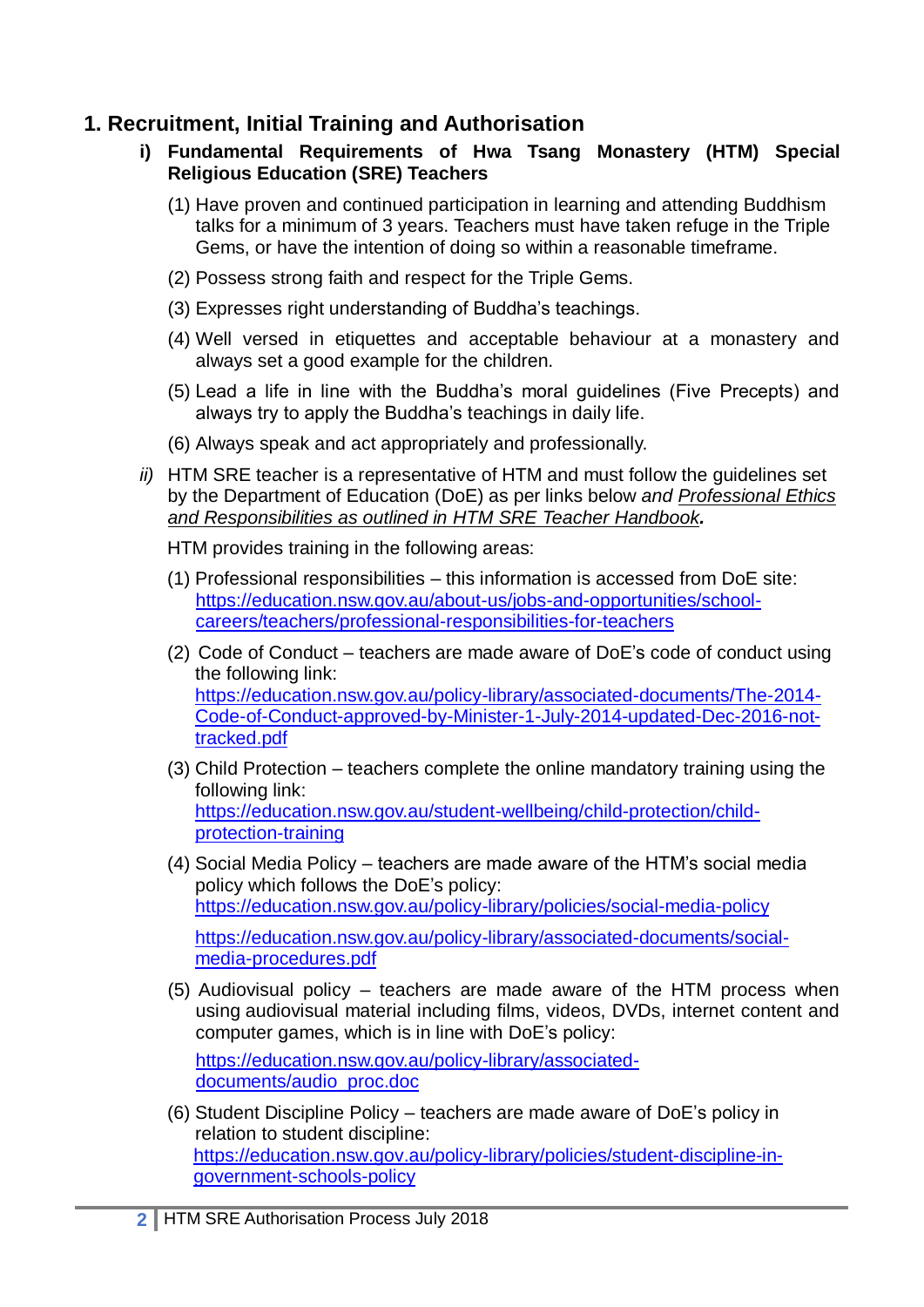- (7) Student Welfare Policy teachers are made aware of DoE's policy in providing effective learning and teaching within secure, well-managed environments, in partnership with parents and the wider school community: <https://education.nsw.gov.au/policy-library/policies/student-welfare-policy>
- (8) WHS Policy teachers are made aware of the importance of safety in the work environment and the need to be familiar with evacuation procedures within each school, identification of hazards and the process for reporting of hazards. [https://education.nsw.gov.au/policy-library/policies/work-health-and-safety](https://education.nsw.gov.au/policy-library/policies/work-health-and-safety-whs-policy)[whs-policy](https://education.nsw.gov.au/policy-library/policies/work-health-and-safety-whs-policy)
- (9) Special Religious Education Policy and Procedures teachers are made aware of DoE's Special Religious Education policy and procedures using the following link: <https://education.nsw.gov.au/policy-library/policies/religious-education-policy> [https://education.nsw.gov.au/teaching-and-learning/curriculum/learning-](https://education.nsw.gov.au/teaching-and-learning/curriculum/learning-across-the-curriculum/religion-and-ethics/about-religion-and-ethics)

[across-the-curriculum/religion-and-ethics/about-religion-and-ethics](https://education.nsw.gov.au/teaching-and-learning/curriculum/learning-across-the-curriculum/religion-and-ethics/about-religion-and-ethics)

- iii) Candidates interested in Buddhist scripture teaching will be guided by experienced teachers for a certain period, usually a school term. During the probation period, candidates will be given the opportunity to teach some classes under the supervision of an experienced teacher. The mentoring and training period varies based on the circumstances of each candidate.
- iv) HTM will provide SRE teachers with Teacher Handbook, Text books, Teaching Guides and authorized supplementary materials. It is essential that all teachers understand clearly the objectives of HTM SRE classes, teach according to the HTM SRE syllabus and in an age appropriate manner, encourage children to develop values and etiquettes as per the objectives. Teachers must act in accordance to the guidelines of professional ethics and responsibilities, and child protection.
- v) Any difficulties should be discussed with the HTM SRE Coordinator or the school if the matter relates to a student disciplinary problem.
- vi) For any complaints, please discuss with the HTM SRE Coordinator.
- vii) HTM will provide support to ensure candidates' right understanding of Buddhism, ability to manage a class, teaching skills, conduct and attitude, and enthusiasm for the task before formally accepting one as the HTM SRE Teacher.
- viii)As required by the Department of Education (DoE), all candidates must have completed the *NSW Working with Children Check (WWCC)* and a record provided to HTM as required by the legislation before starting to teach.
- ix) The candidate must also sign a declaration that one does not have any criminal record for:
	- (1) a crime against a minor
	- (2) violence
	- (3) sexual assault
	- (4) providing prohibited drugs.
- x) The teacher will be provided with a name badge which must always be worn on a school site. An Authorisation Letter which includes the teacher's name, contact